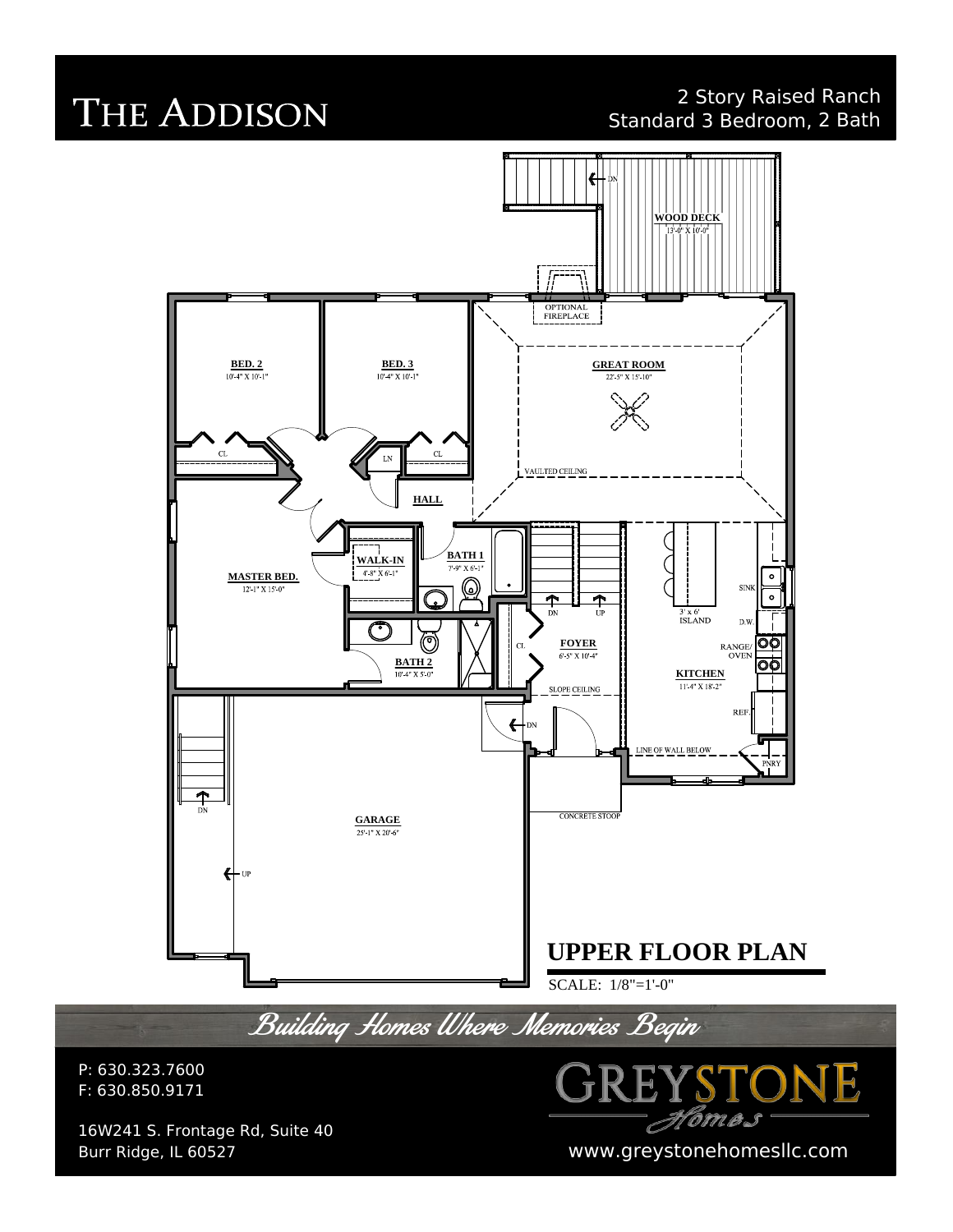### 2 Story Raised Ranch Standard 3 Bedroom, 2 Bath Standard Unfinished Lower Floor

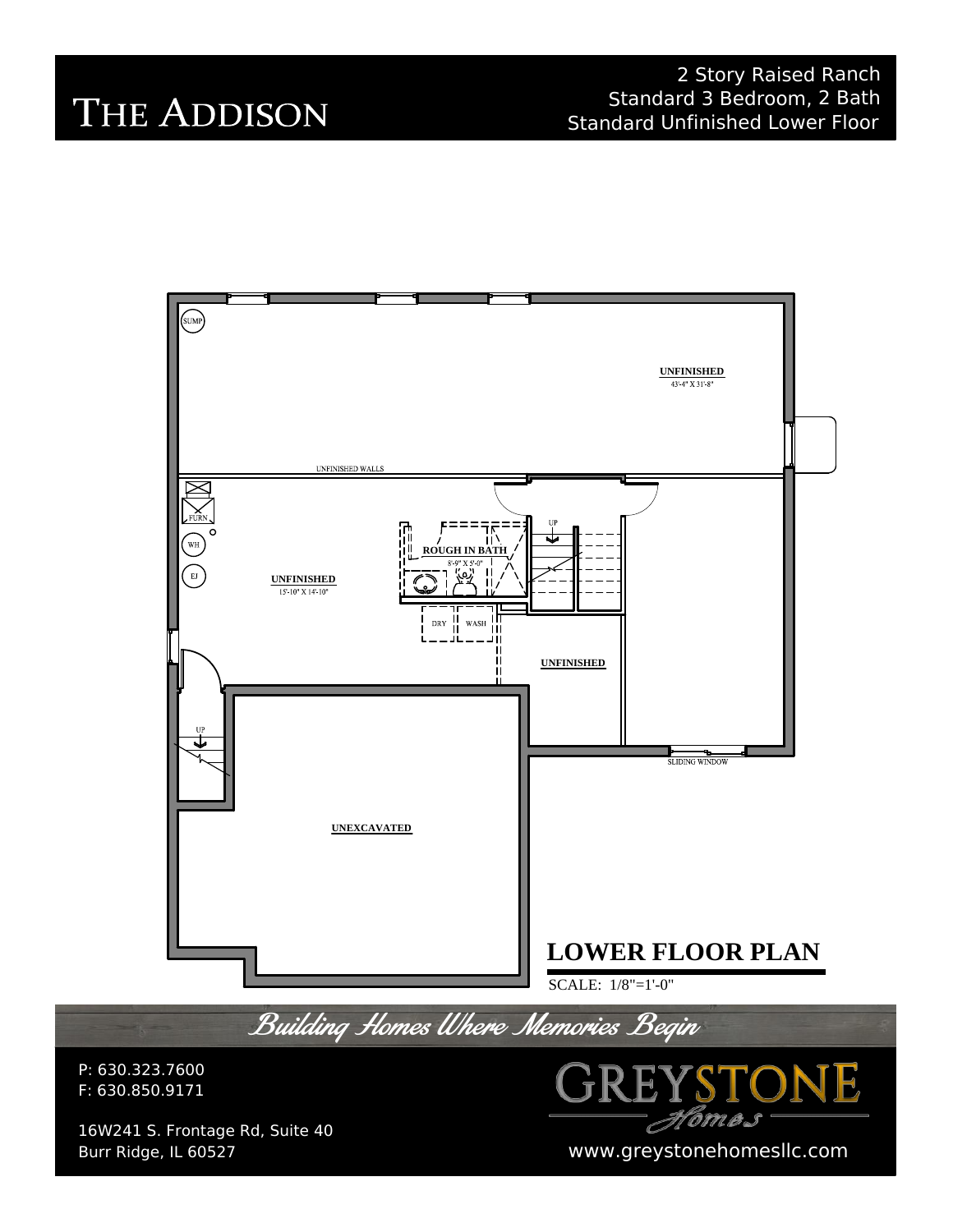2 Story Raised Ranch Standard 3 Bedroom, 2 Bath Optional Finished Lower Floor

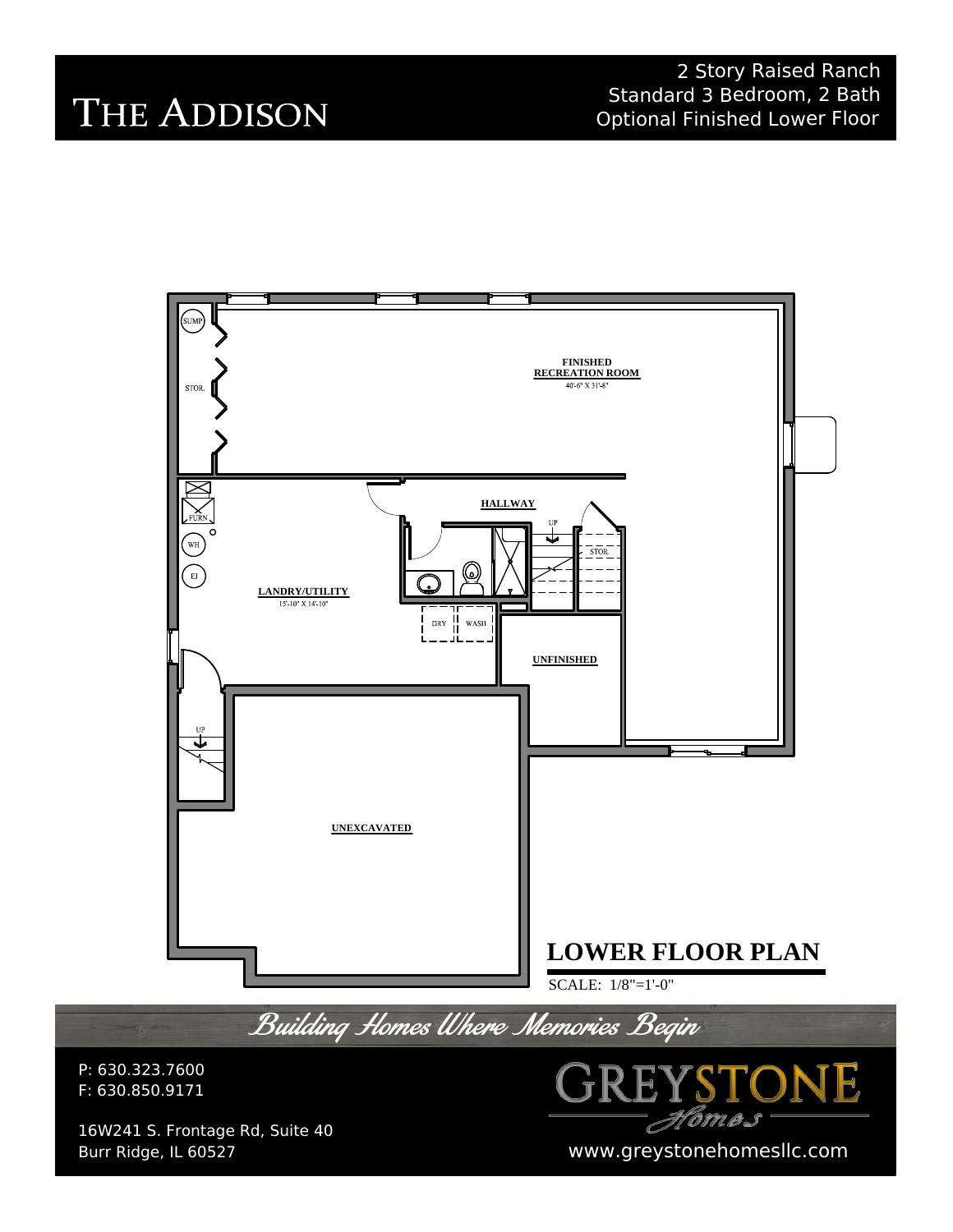2 Story Raised Ranch Optional 4 Bedroom\*, 3 Bath (\* Including Finished Lower Level)

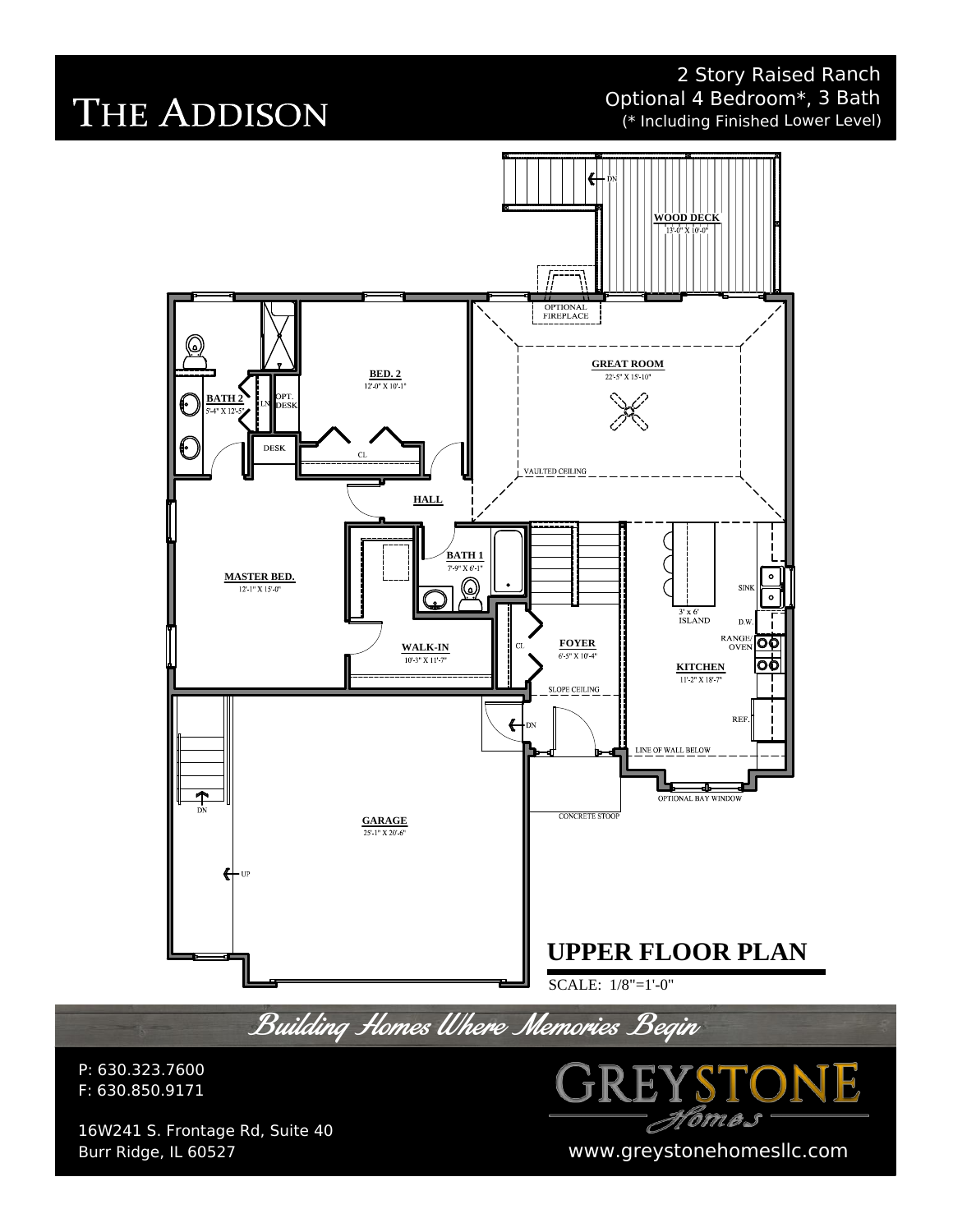2 Story Raised Ranch Optional 4 Bedroom, 3 Bath Fully Finished Lower Floor